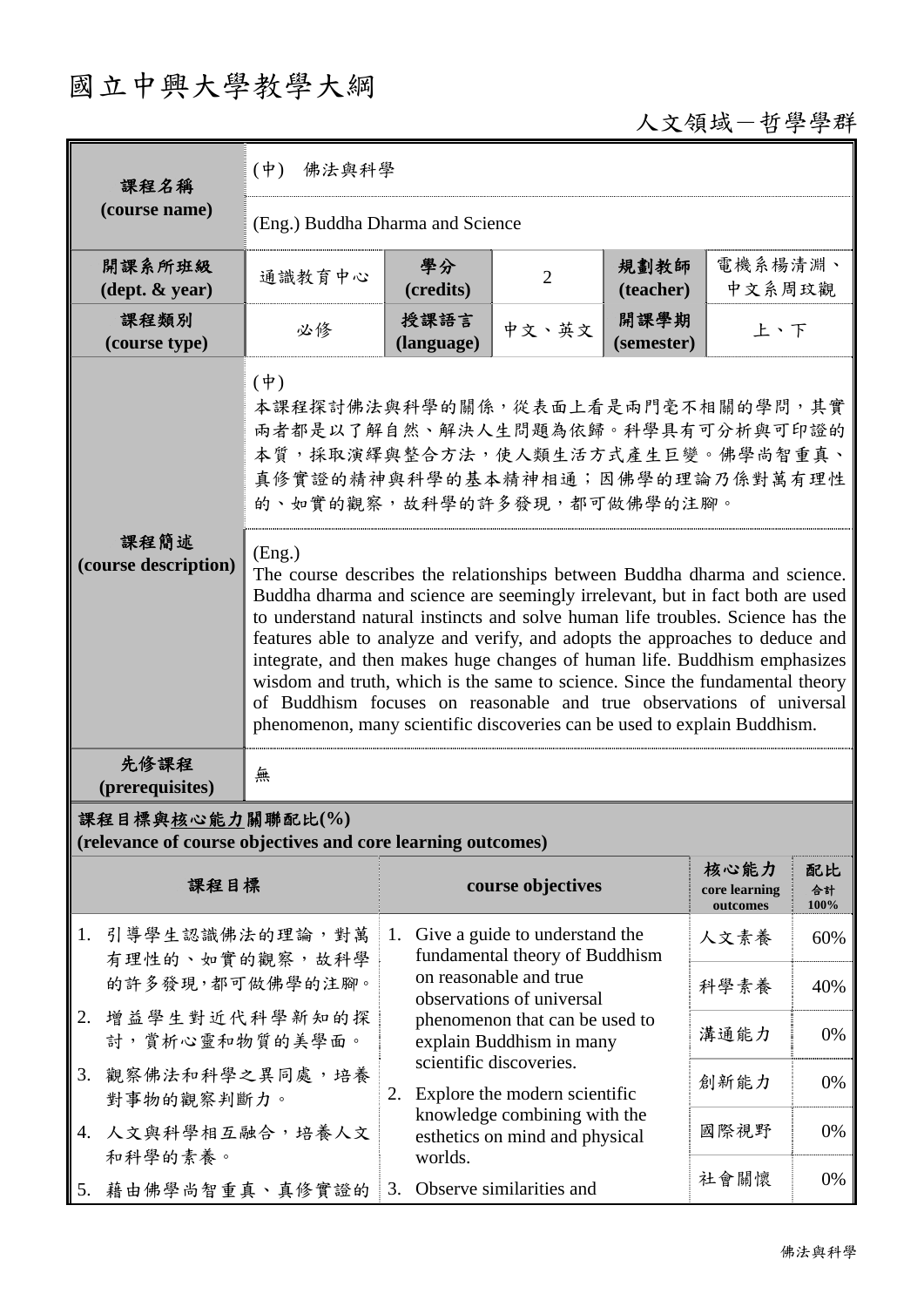| 精神與科學的基本精神相通,探                                                      |                          | dissimilarities between Buddha |                                       |  |  |  |  |  |  |
|---------------------------------------------------------------------|--------------------------|--------------------------------|---------------------------------------|--|--|--|--|--|--|
| 索心理和物質的現象。                                                          |                          |                                | dharma and Science to cultivate the   |  |  |  |  |  |  |
|                                                                     |                          | observation ability.           |                                       |  |  |  |  |  |  |
|                                                                     |                          |                                | 4. Cultivate the general capacity and |  |  |  |  |  |  |
|                                                                     |                          | disposition on humanities and  |                                       |  |  |  |  |  |  |
|                                                                     | sciences.                |                                |                                       |  |  |  |  |  |  |
|                                                                     |                          |                                |                                       |  |  |  |  |  |  |
| 5. Explore the mind and physical<br>worlds through wisdom and truth |                          |                                |                                       |  |  |  |  |  |  |
|                                                                     | on Buddhism and Science. |                                |                                       |  |  |  |  |  |  |
| 課程目標之教學方法與評量方法                                                      |                          |                                |                                       |  |  |  |  |  |  |
| (teaching and assessment methods for course objectives)             |                          |                                |                                       |  |  |  |  |  |  |
|                                                                     |                          |                                |                                       |  |  |  |  |  |  |
| 教學方法 (teaching methods)                                             | 學習評量方式 (evaluation)      |                                |                                       |  |  |  |  |  |  |
|                                                                     |                          |                                |                                       |  |  |  |  |  |  |
|                                                                     |                          | 書面報告                           | 30%                                   |  |  |  |  |  |  |
| 講授、討論、其他                                                            |                          | 出席狀況                           | 10%                                   |  |  |  |  |  |  |
|                                                                     |                          | 測驗                             | 60%                                   |  |  |  |  |  |  |
|                                                                     |                          |                                |                                       |  |  |  |  |  |  |
| 授課內容 (單元名稱與內容、習作 / 考試進度、備註)                                         |                          |                                |                                       |  |  |  |  |  |  |
| (course content and homework / tests schedule)                      |                          |                                |                                       |  |  |  |  |  |  |
|                                                                     |                          |                                |                                       |  |  |  |  |  |  |
| 1.<br>概說                                                            |                          |                                |                                       |  |  |  |  |  |  |
| 2. 探討世俗對佛教的幾種誤解                                                     |                          |                                |                                       |  |  |  |  |  |  |
| 3. 科學知識與人類經驗間的關係                                                    |                          |                                |                                       |  |  |  |  |  |  |
| 4. 科學對世界觀的探索                                                        |                          |                                |                                       |  |  |  |  |  |  |
| 5.<br>佛教的根源和發展                                                      |                          |                                |                                       |  |  |  |  |  |  |
| 6. 探討佛教的基本教義                                                        |                          |                                |                                       |  |  |  |  |  |  |
| 7. 佛教的宇宙觀和人生觀                                                       |                          |                                |                                       |  |  |  |  |  |  |
| 8. 宇宙的起源與佛教的因果                                                      |                          |                                |                                       |  |  |  |  |  |  |
| 9. 期中考                                                              |                          |                                |                                       |  |  |  |  |  |  |
| 10. 量子物理的實驗與矛盾                                                      |                          |                                |                                       |  |  |  |  |  |  |
| 11. 探索科學:空間、時間與量子                                                   |                          |                                |                                       |  |  |  |  |  |  |
| 12. 唯識學的根源和發展                                                       |                          |                                |                                       |  |  |  |  |  |  |
| 13. 唯識和科學                                                           |                          |                                |                                       |  |  |  |  |  |  |
| 14. 探索唯物和唯心思想                                                       |                          |                                |                                       |  |  |  |  |  |  |
| 15. 現代科學和佛教的時空觀之探討                                                  |                          |                                |                                       |  |  |  |  |  |  |
| 16. 科學、佛法與人生                                                        |                          |                                |                                       |  |  |  |  |  |  |
| 17. 影片賞析                                                            |                          |                                |                                       |  |  |  |  |  |  |
| 18. 期末考                                                             |                          |                                |                                       |  |  |  |  |  |  |
|                                                                     |                          |                                |                                       |  |  |  |  |  |  |
|                                                                     |                          |                                |                                       |  |  |  |  |  |  |
| 教科書與參考書目(書名、作者、書局、代理商、說明)<br>(textbook & other references)          |                          |                                |                                       |  |  |  |  |  |  |
| 教科書:自編講義教材                                                          |                          |                                |                                       |  |  |  |  |  |  |
|                                                                     |                          |                                |                                       |  |  |  |  |  |  |
| 參考書目:                                                               |                          |                                |                                       |  |  |  |  |  |  |
| 1. 李炳南教授,《佛學常識課本》、《佛學概要一十四講表》、《唯識簡介》, 青蓮出版社。                        |                          |                                |                                       |  |  |  |  |  |  |
| 2. 太虛大師,《佛法與科學》、《唯物科學與唯識宗學》、《佛法的色法與物》、《論天演宗》等文                      |                          |                                |                                       |  |  |  |  |  |  |
| 獻。                                                                  |                          |                                |                                       |  |  |  |  |  |  |